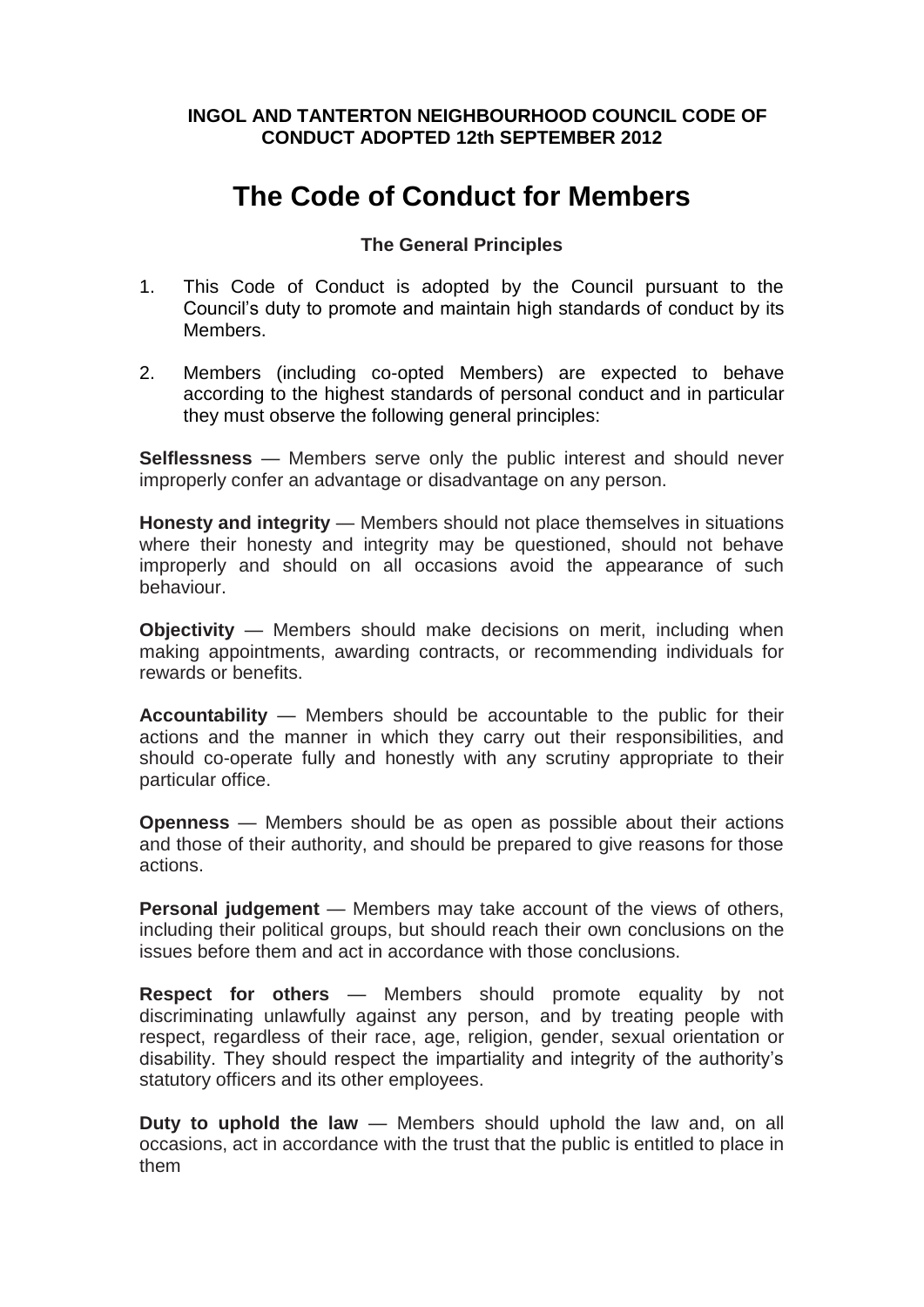**Stewardship** — Members should do whatever they are able to do to ensure that their authorities use their resources prudently and in accordance with the law.

**Leadership** — Members should promote and support these principles by leadership, and by example, and should act in a way that secures or preserves public confidence.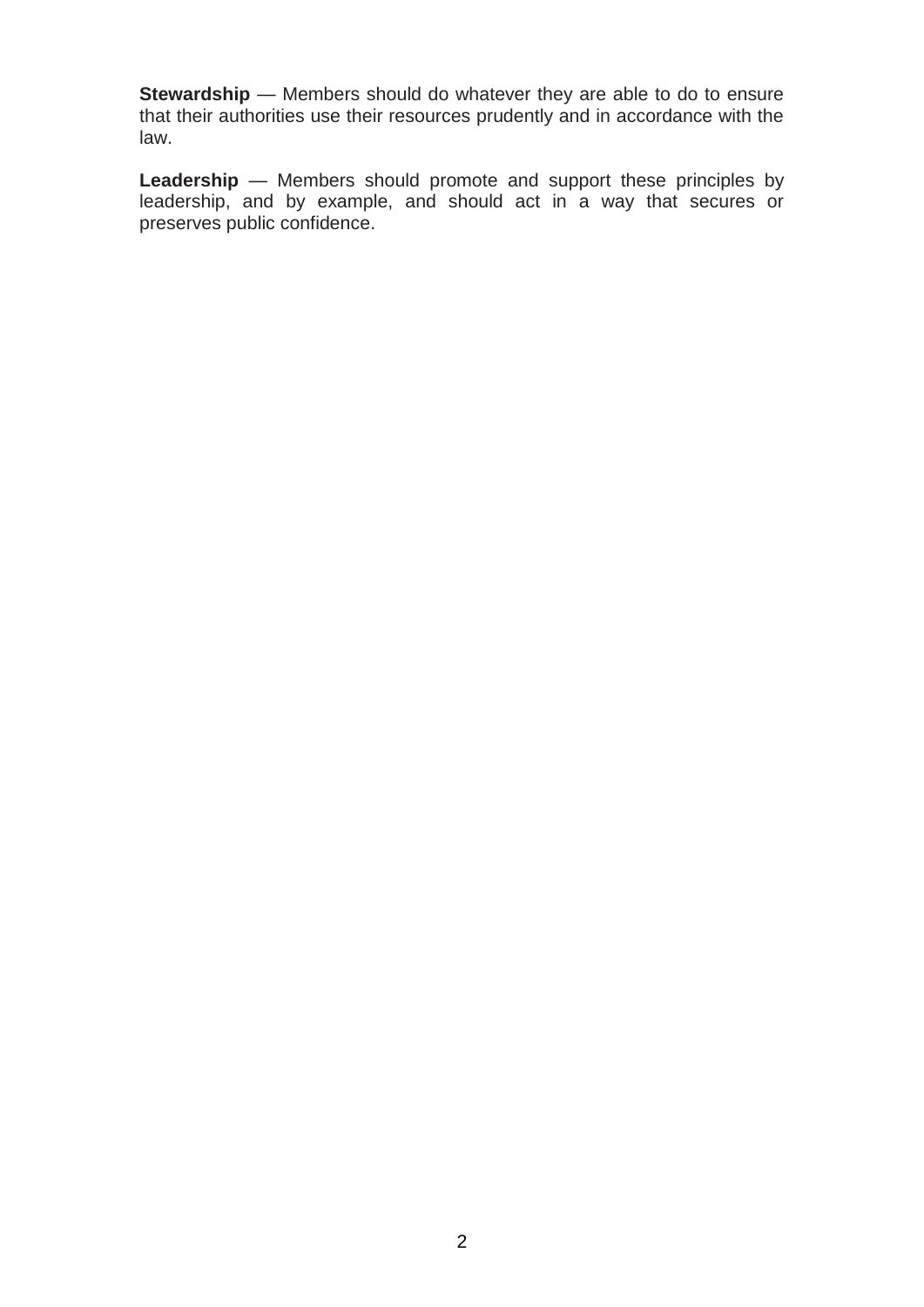## **Part 1**

## **General Provisions**

## **Introduction and interpretation**

**1.** (1) This Code applies to you as a member of the authority.

(2) You should read this Code together with the general principles set out above.

- (3) It is your responsibility to comply with the provisions of this Code.
- (4) In this Code –

"Meeting" means any meeting of the authority or any of the authorities committees

"Member" includes a co-opted member and an elected member;

"The authority" means INGOL AND TANTERTON NEIGHBOURHOOD Council.

(5) In relation to a Parish Council, references to the authority's Monitoring Officer and the authority's Standards Committee shall be read, respectively, as references to the Monitoring Officer and the Standards Committee of Preston City Council

#### **Scope**

- **2.** (1) Subject to sub-paragraph (2) you must comply with this Code whenever you
	- (a) Conduct the business of the authority
	- (b) Act, claim to act or give the impression you are acting as a representative of your authority and references to your official capacity are construed accordingly.
	- (2) This Code does not have effect in relation to your conduct other than where it is in your official capacity.

# **General obligations**

- **3.** (1) You must treat others with respect.
	- (2) You must not—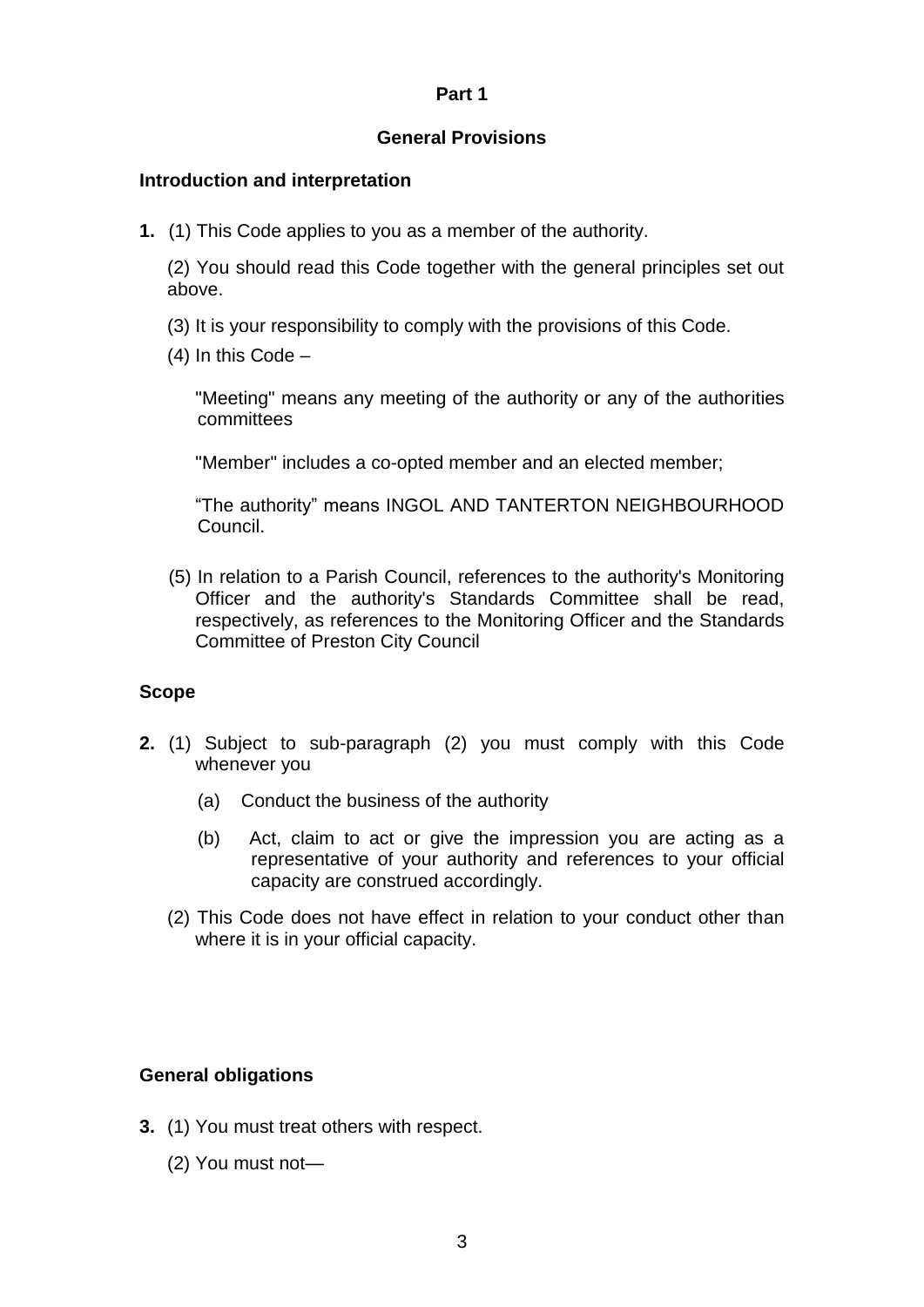- (a) Do anything which may cause the authority to breach the Equality Act 2010 (or subsequent legislation);
- (b) Bully any person;
- (c) Intimidate or attempt to intimidate any person who is or is likely to be—
	- (i) a complainant,
	- (ii) a witness, or

(iii) involved in the administration of any investigation or proceedings, in relation to an allegation that a member (including yourself) has failed to comply with his or her authority's code of conduct; or

- (d) Do anything which compromises or is likely to compromise the impartiality of those who work for, or on behalf of, the authority.
- **4.** You must not
	- (a) Disclose information given to you in confidence by anyone, or information acquired by you which you believe, or ought reasonably to be aware, is of a confidential nature, except where
		- (i) you have the consent of a person authorised to give it;
		- (ii) you are required by law to do so;
		- (iii) the disclosure is made to a third party for the purpose of obtaining professional advice provided that the third party agrees not to disclose the information to any other person; or
		- (iv) the disclosure is
			- (a) reasonable and in the public interest; and
			- (b) made in good faith and in compliance with the reasonable requirements of the authority; or
		- (b) Prevent another person from gaining access to information to which that person is entitled by law.
- **5.** You must not conduct yourself in a manner which could reasonably be regarded as bringing your office or authority into disrepute.
- **6.** You—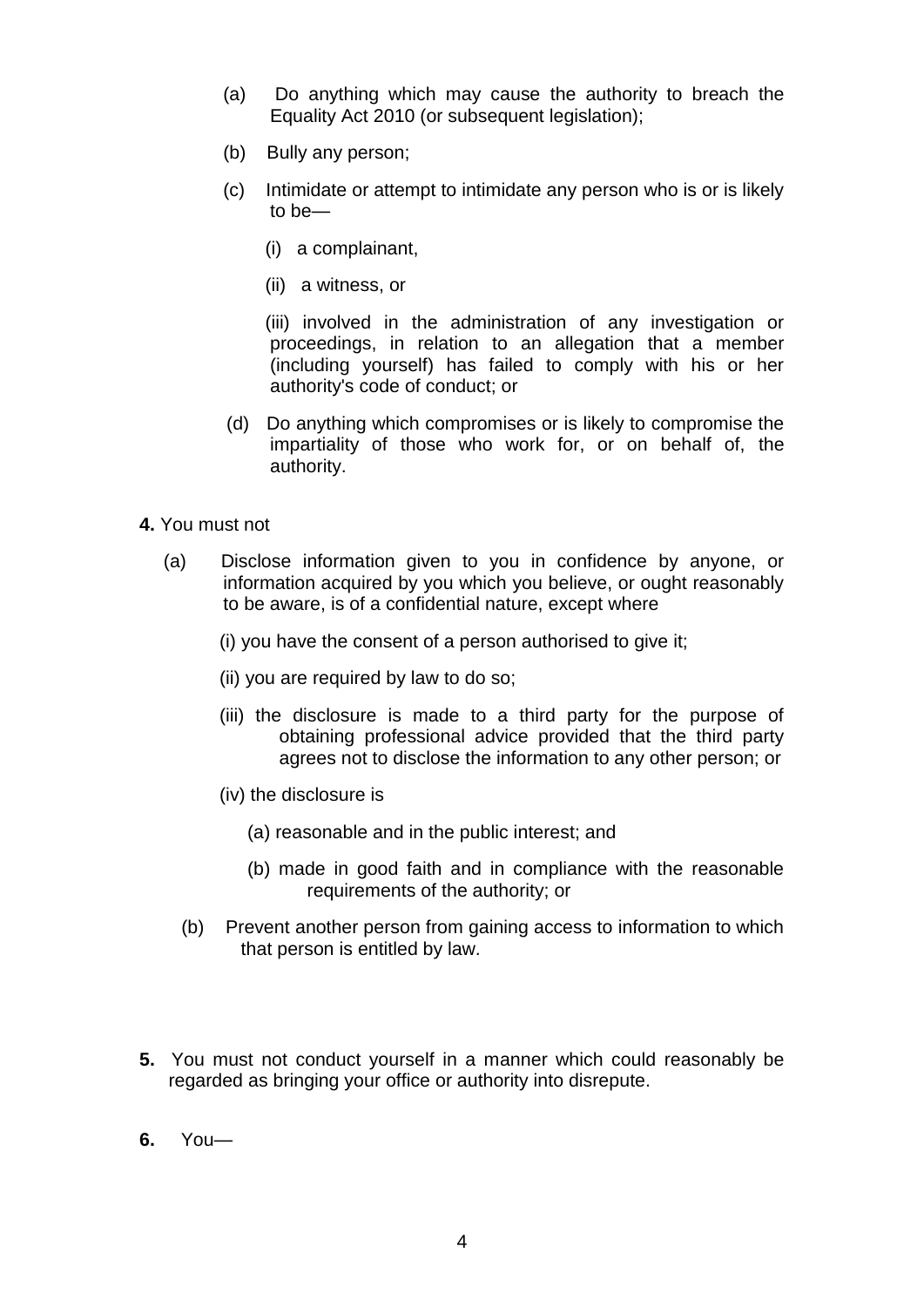- (a) Must not use or attempt to use your position as a member improperly to confer on or secure for yourself or any other person, an advantage or disadvantage; and
- (b) Must, when using the resources of the authority
	- (i) Act in accordance with the authority's reasonable requirements;
	- (ii) Ensure that such resources are not used improperly for political purposes (including party political purposes); and
- (c) Must have regard to any applicable Local Authority Code of Publicity made under the Local Government Act 1986.
- **7.** (1) When reaching decisions on any matter you must have regard to any relevant advice provided to you by
	- (a) the authority's finance officer; or
	- (b) the authority's Monitoring Officer,

where that officer is acting pursuant to his or her statutory duties.

# **Part 2**

# **Interests**

# **8. Notification of interests**

- (1) You must, within 28 days of—
	- (a) This Code being adopted by or applied to the authority;

# Or

(b) your election (where that is later), notify the Monitoring Officer in writing of your disclosable pecuniary interests as defined in the Localism Act 2011 and The Relevant Authorities (Disclosable Pecuniary Interests) Regulations 2012, for inclusion in the register of interests, and notify the Monitoring Officer in writing of the details of your other personal interests, where they fall within the descriptions set out in sub-paragraph (2) below, for inclusion in the register of interests.

(2) You have a personal interest in any business of the authority where either—

(a) it relates to or is likely to affect—

(i) any body of which you are a member or in a position of general control or management and to which you are appointed or nominated by the authority;

(ii) any body—

(a) exercising functions of a public nature;

(b) directed to charitable purposes; or

(c) one of whose principal purposes includes the influence of public opinion or policy (including any political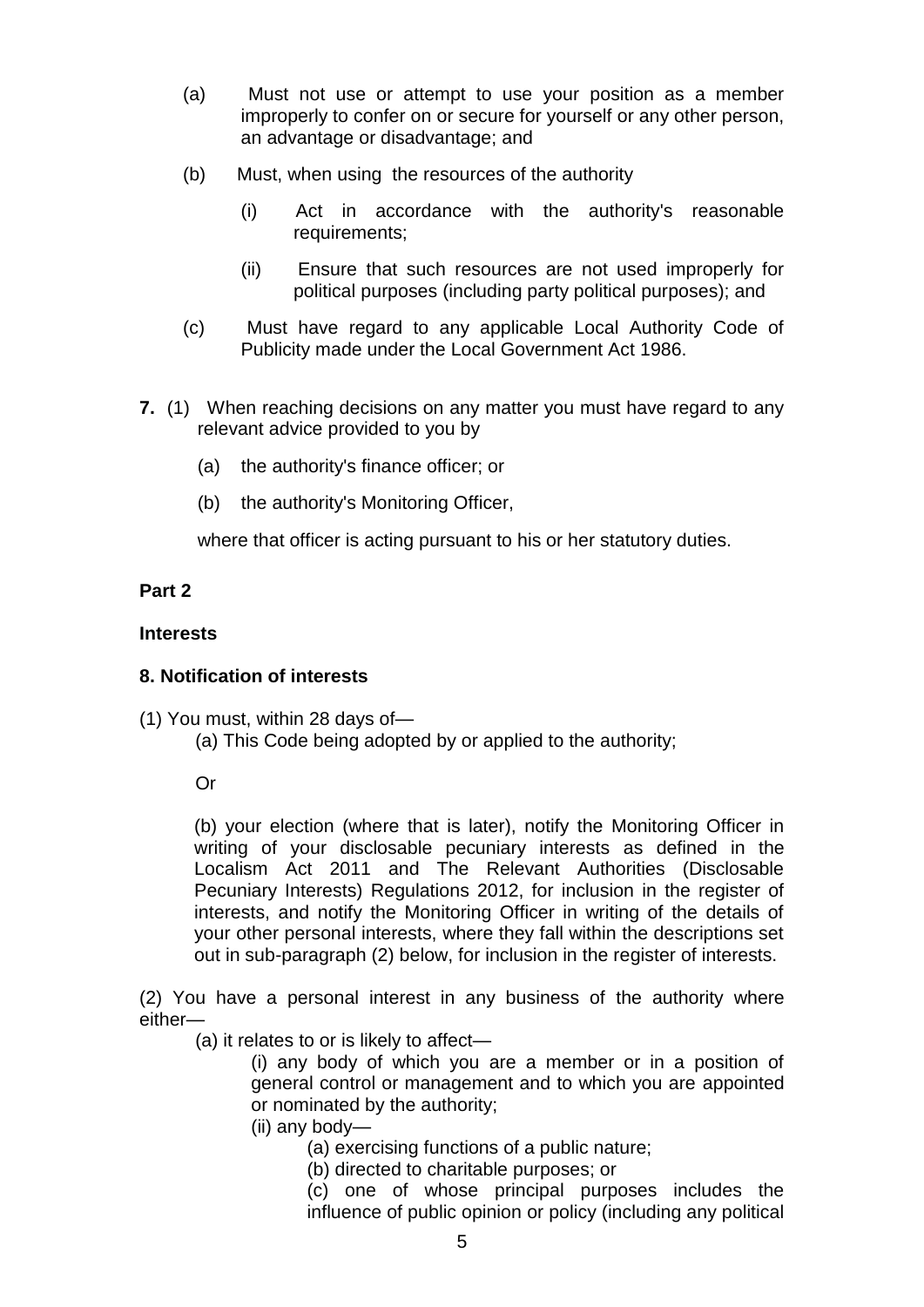party or trade union), of which you are a member or in a position of general control or management;

(iii) any easement, servitude, interest or right in or over land which does not carry with it a right for you (alone or jointly with another) to occupy the land or to receive income;

(iv) the interests of any person from whom you have received a gift or hospitality with an estimated value of at least £25.

(3) You must notify the Monitoring Officer in writing within 28 days of becoming aware of any new disclosable pecuniary interests and/or personal interests or change to any such interests registered under sub-paragraph (1) above

#### **9. Disclosure of personal interests**

(1) Subject to sub-paragraphs (2) to (6) below, where you have a personal interest described in paragraph 8 above or in sub-paragraph (2) below in any business of the authority, and where you are aware or ought reasonably to be aware of the existence of the personal interest, and you attend a meeting of the authority at which the business is considered, you must disclose to that meeting the existence and nature of that personal interest at the commencement of that consideration, or when the personal interest becomes apparent.

(2) (A) You have a personal interest in any business of the authority

(i) where a decision in relation to that business might reasonably be regarded as affecting your well-being or financial position or the well-being or financial position of a relevant person to a greater extent than the majority of other council tax payers, ratepayers or inhabitants of the electoral division or ward, as the case may be, affected by the decision, or

(ii) it relates to or is likely to affect any of the interests you have registered as a disclosable pecuniary interest.

 $(2)(B)$  In sub-paragraph  $(2)(A)$  above, a relevant person is—

(a) a member of your family or any person with whom you have a close association; or

(b) any person or body who employs or has appointed such persons, any firm in which they are a partner, or any company of which they are directors;

(c) any person or body in whom such persons have a beneficial interest in a class of securities exceeding the nominal value of £25,000; or

(d) any body of a type described in paragraph  $8(2)(a)(i)$  or (ii).

(3) Where you have a personal interest in any business of the authority which relates to or is likely to affect a person described in paragraph  $8(2)(a)(i)$  or  $8(2)(a)(ii)(a)$ , you need only disclose to the meeting the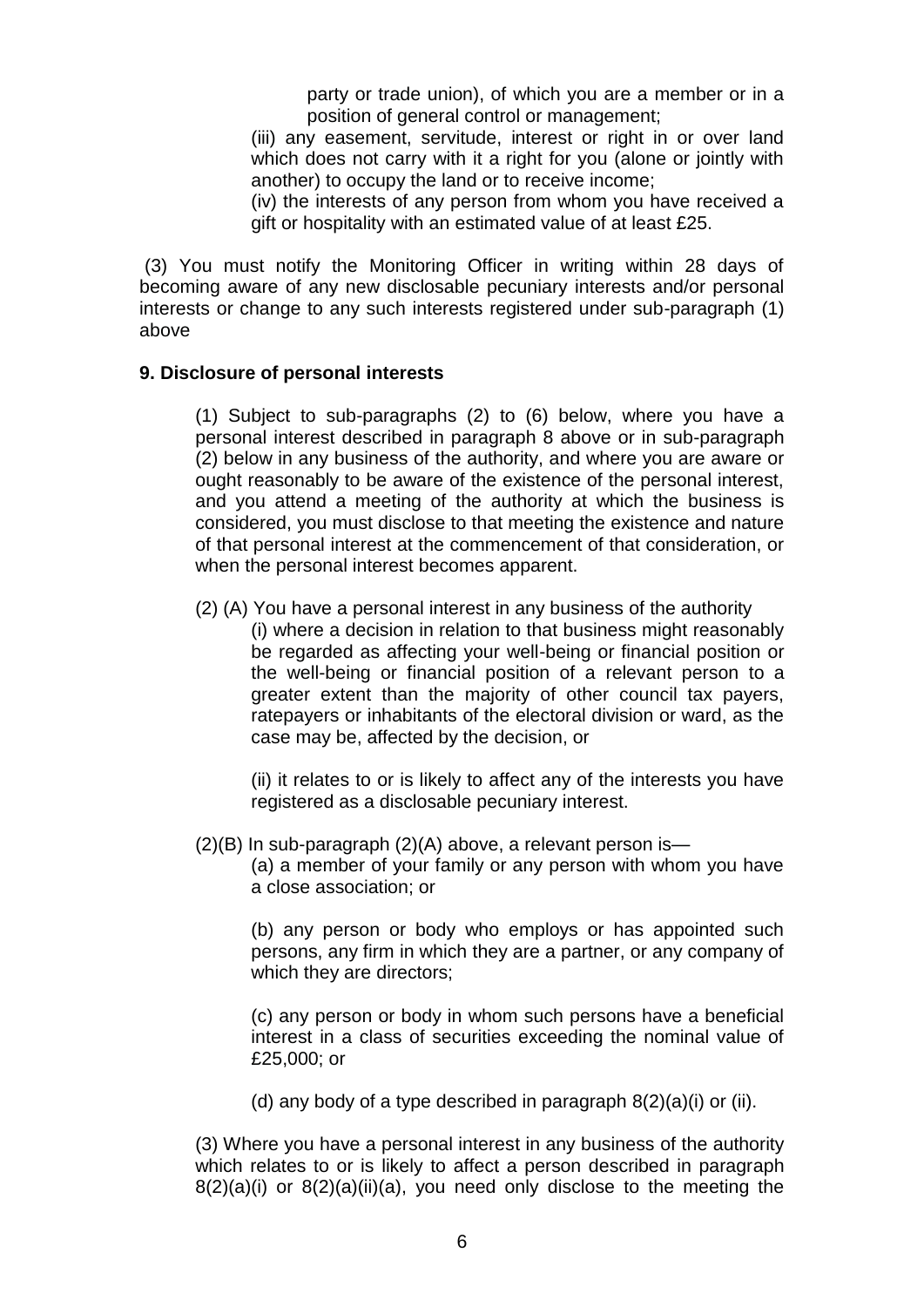existence and nature of that personal interest when you address the meeting on that business.

(4) Where you have a personal interest in any business of the authority of the type mentioned in paragraph 8(2)(a)(iv), you need not disclose the nature or existence of that personal interest to the meeting if the personal interest was registered more than three years before the date of the meeting.

(5) Where you have a personal interest but, by virtue of paragraph 13, sensitive information relating to it is not registered in the authority's register of interests, you must indicate to the meeting that you have a personal interest, but need not disclose the sensitive information to the meeting.

#### **10. Non participation in case of prejudicial interest**

(1) Where you have a personal interest in any business of the authority you also have a prejudicial interest in that business where the interest is one which a member of the public with knowledge of the relevant facts would reasonably regard it as being likely to prejudice your judgement of the public interest and where that business –

(a) affects your financial position or the financial position of a person or body described in paragraphs 8(2) or 9(2)(A) above ;or

(b) relates to the determining of any approval, consent, licence, permission or registration in relation to you or any person or body described in paragraph.

(2) Further where you have a personal interest in any business of the authority you also have a prejudicial interest in that business where the interest is one which a member of the public with knowledge of the relevant facts would reasonably regard as so significant that it is likely to prejudice your judgement of the public interest.

(3) Subject to sub-paragraphs (5) below, where you have a prejudicial interest in any business of the authority—

a) You may not participate in any discussion of the matter at the meeting.

b) You may not participate in any vote taken on the matter at the meeting.

c) If the personal interest is not registered, you must disclose the personal interest to the meeting.

d) If the personal interest is not registered and is not the subject of a pending notification, you must notify the Monitoring Officer of the personal interest within 28 days.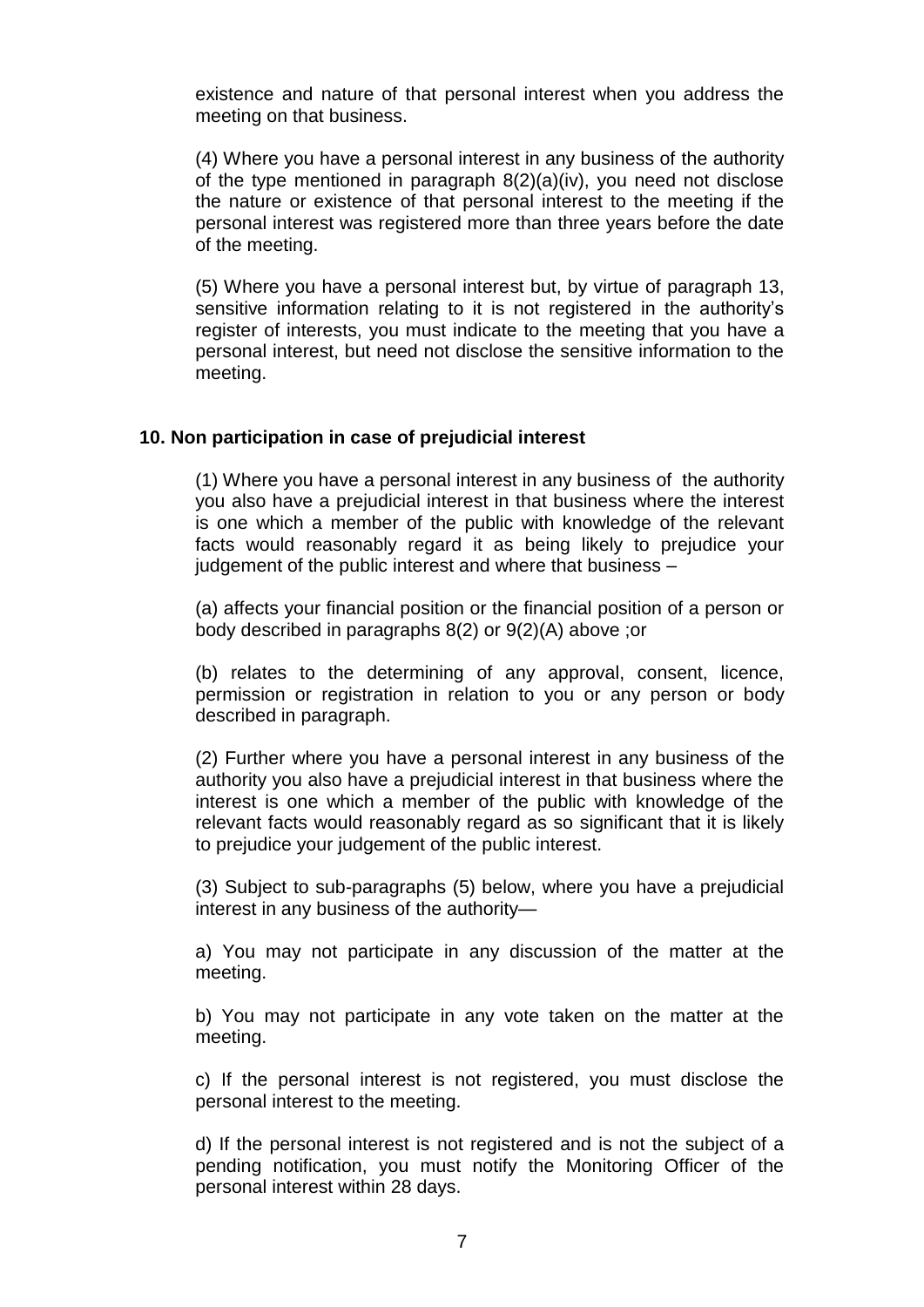e) You are required to leave the room where the meeting is held while any discussion or voting takes place.

(4) Where you have a prejudicial interest in any business of the authority, you may attend a meeting but only for the purpose of making representations, answering questions or giving evidence relating to the business, provided that the public are also allowed to attend the meeting for the same purpose, whether under a statutory right or otherwise and you must leave the room where the meeting is held immediately after making representations, answering questions or giving evidence.

(5) Subject to you disclosing the personal interest at the meeting, you may attend a meeting and vote on a matter where you have a prejudicial interest that relates to the functions of the authority in respect of—

(i) housing, where you are a tenant of your authority provided that those functions do not relate particularly to your tenancy or lease;

(ii) school meals or school transport and travelling expenses, where you are a parent or guardian of a child in full time education, or are a parent governor of a school, unless it relates particularly to the school which the child attends:

(iii) statutory sick pay under Part XI of the Social Security Contributions and Benefits Act 1992, where you are in receipt of, or are entitled to the receipt of, such pay;

(iv) an allowance, payment or indemnity given to members;

(v) any ceremonial honour given to members;

(vi) setting council tax or a precept under the Local Government Finance Act 1992.

#### **11. Register of interests**

(1) Any personal interests notified to the Monitoring Officer will be included in the register of interests.

(2) A copy of the register of interests will be available for public inspection and will be published on the authority's website.

#### **12. Sensitive interests**

(1) Where you consider that disclosure of the details of a personal interest could lead to you, or a person connected with you, being subject to violence or intimidation, and the Monitoring Officer agrees, if the personal interest is entered on the register of interests, copies of the said register that are made available for inspection and any published version of the said register will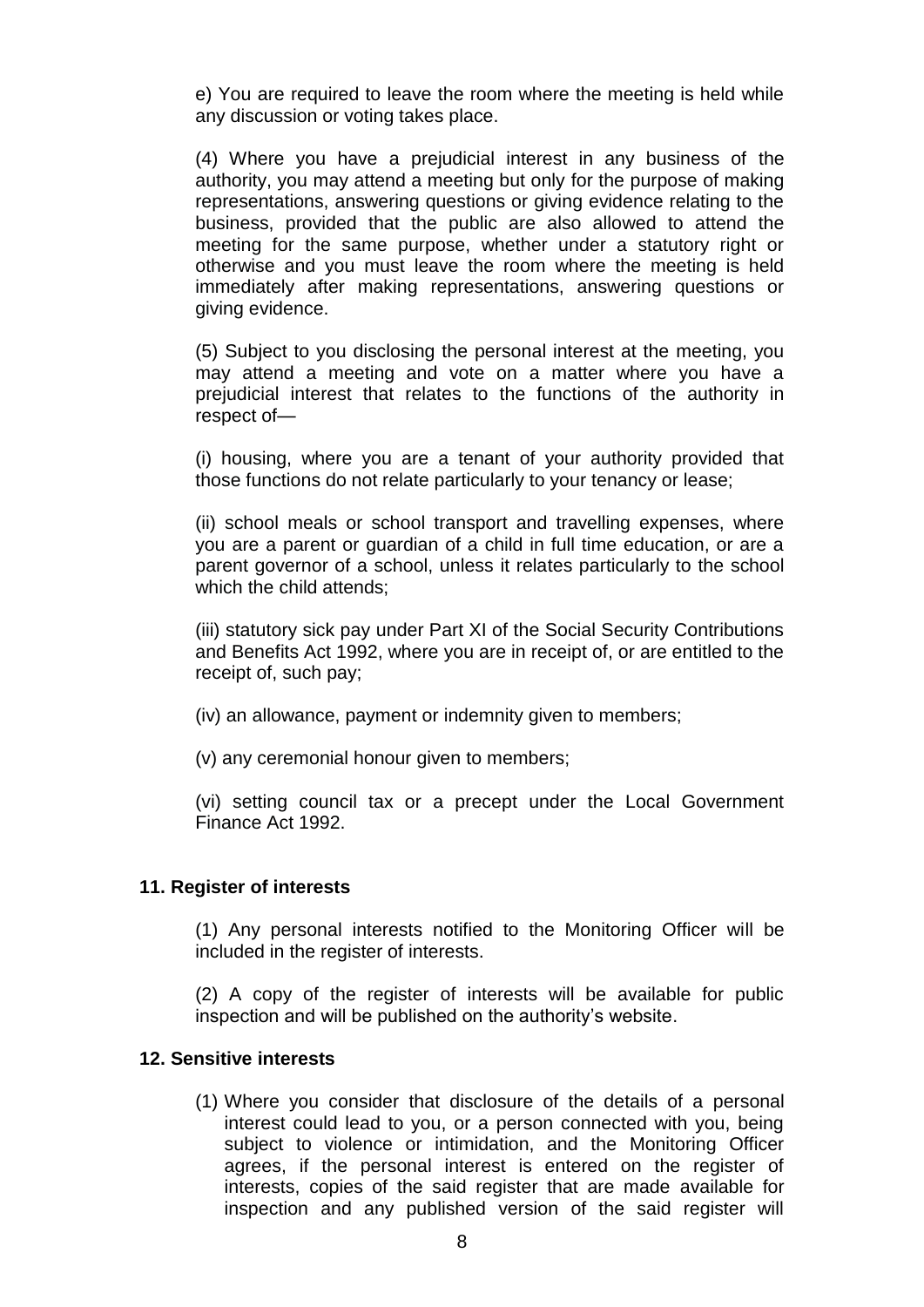exclude details of the personal interest, but may state that you have a personal interest, the details of which are withheld under section 32(2) of the Localism Act 2011.

# **Part 3**

# **Disclosable Pecuniary Interests**

**14 (1)** A 'Disclosable Pecuniary Interest' is an interest of yourself or your partner (which means spouse or civil partner, a person with whom you are living as husband or wife, or a person with whom you are living as if you are civil partners) within the following descriptions:

| <b>Subject</b>                                   |        | <b>Prescribed description</b>                                                                                                                                                                                                                                                                                                                                                                                                                                        |
|--------------------------------------------------|--------|----------------------------------------------------------------------------------------------------------------------------------------------------------------------------------------------------------------------------------------------------------------------------------------------------------------------------------------------------------------------------------------------------------------------------------------------------------------------|
| Employment,<br>office,<br>profession or vocation | trade, | Any employment, office, trade,<br>profession or vocation carried on<br>for profit or gain.                                                                                                                                                                                                                                                                                                                                                                           |
| Sponsorship                                      |        | Any payment or provision of any<br>other financial benefit (other than<br>from the relevant authority) made<br>or provided within the relevant<br>period in respect of any expenses<br>incurred by M in carrying out duties<br>a member, or towards the<br>as<br>election expenses of M.<br>This includes any payment or<br>financial benefit from a trade union<br>within the meaning of the Trade<br>Labour Relations<br>Union<br>and<br>(Consolidation) Act 1992. |
| Contracts                                        |        | Any contract<br>which<br>is<br>made<br>between the relevant person (or a<br>body in which the relevant person<br>has a beneficial interest) and the<br>relevant authority-<br>(a) under which goods or services<br>are<br>to be provided or works are to be<br>executed; and<br>(b) which has not been fully<br>discharged.                                                                                                                                          |
| Land                                             |        | Any beneficial<br>interest<br>land<br>in.<br>which is within the area of the                                                                                                                                                                                                                                                                                                                                                                                         |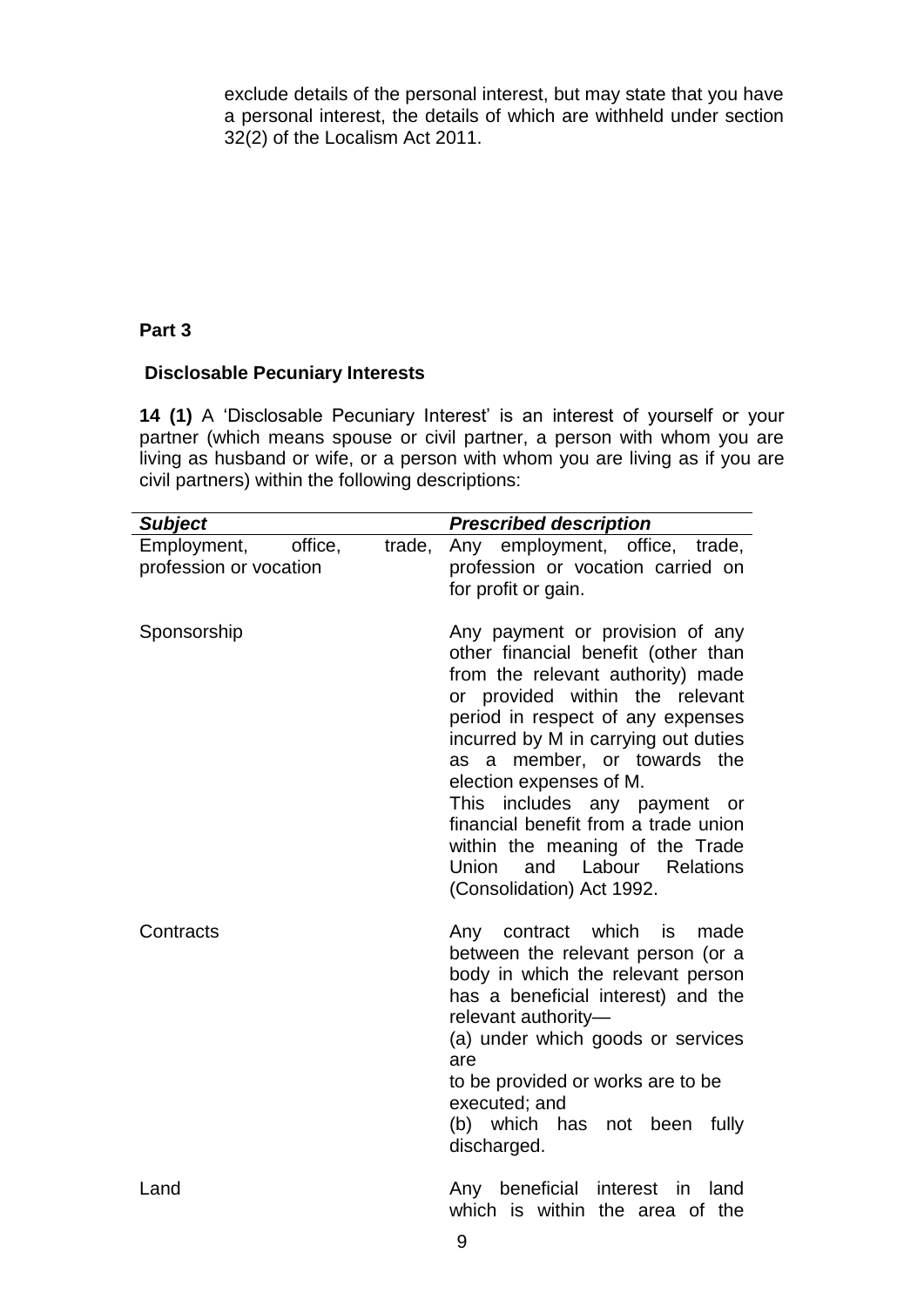|                     | relevant authority.                                                                                                                                                                                                                                                      |
|---------------------|--------------------------------------------------------------------------------------------------------------------------------------------------------------------------------------------------------------------------------------------------------------------------|
| Licences            | Any licence (alone or jointly with<br>others) to occupy land in the area<br>of the relevant authority for a month<br>or longer.                                                                                                                                          |
| Corporate tenancies | M's<br>Any tenancy where<br>(to<br>knowledge)-<br>(a) the landlord is the relevant<br>authority; and<br>(b) the tenant is a body in which the<br>relevant person has a beneficial<br>interest.                                                                           |
| <b>Securities</b>   | Any beneficial interest in securities<br>of a body where-<br>(a) that body (to M's knowledge)<br>has a place of business or land in<br>the area of the relevant authority;<br>and<br>(b) either-                                                                         |
|                     | (i) the total nominal value of the<br>securities exceeds £25,000 or one<br>hundredth of the total issued share<br>capital of that body; or                                                                                                                               |
|                     | (ii) if the share capital of that body<br>is of more than one class, the total<br>nominal value of the shares of any<br>one class in which the relevant<br>person has a beneficial interest<br>exceeds one hundredth of the total<br>issued share capital of that class. |

These descriptions on Disclosable Pecuniary Interests are subject to the following definitions:

**"the Act"** means the Localism Act 2011;

**"body in which the relevant person has a beneficial interest"** means a firm in which the relevant person is a partner or a body corporate of which the relevant person is a director, or in the securities of which the relevant person has a beneficial interest;

**"director"** includes a member of the committee of management of an industrial and provident society;

**"land"** excludes an easement, servitude, interest or right in or over land which does not carry with it a right for the relevant person (alone or jointly with another) to occupy the land or to receive income;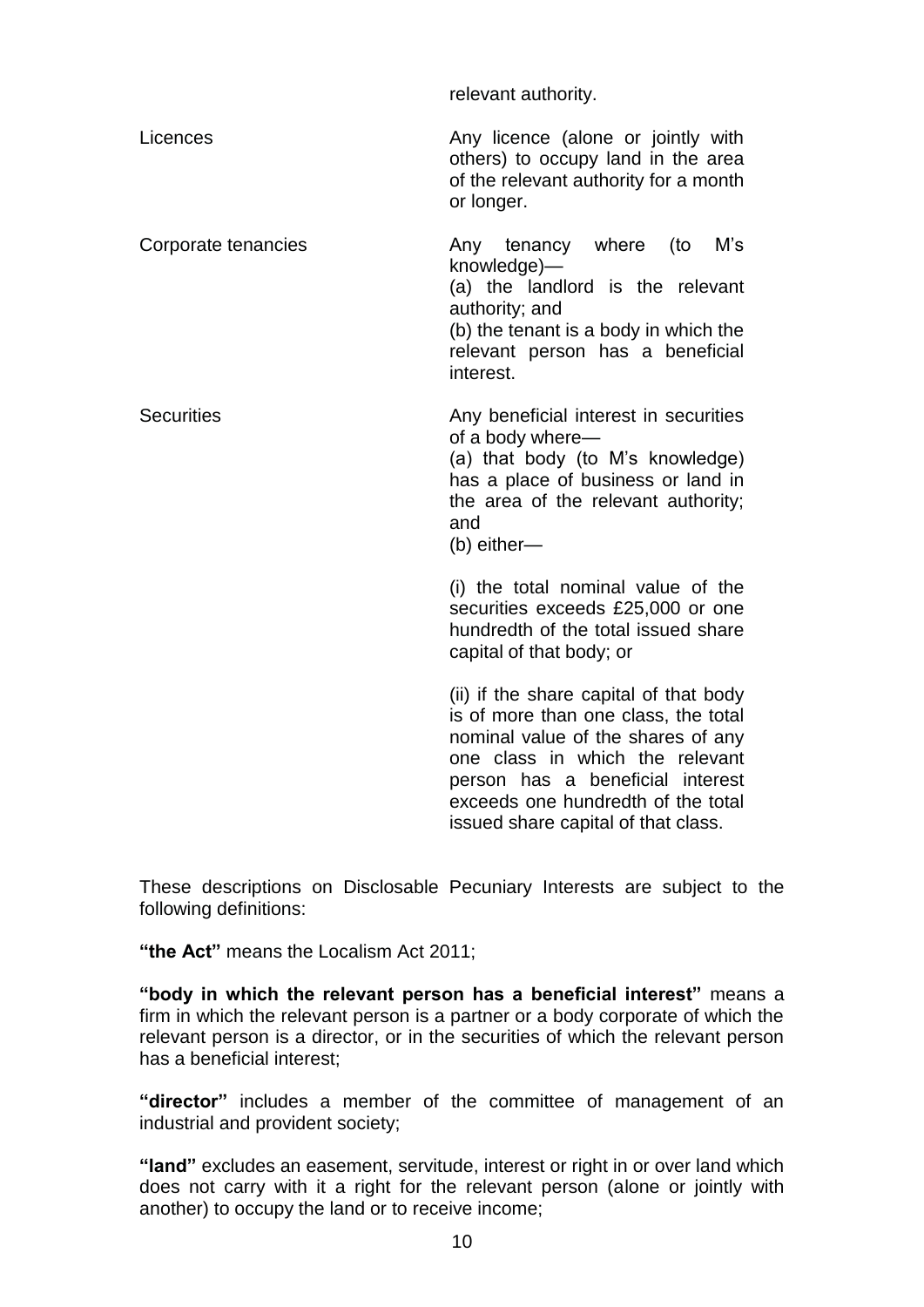**"M"** means a member of a relevant authority; **"member**" *includes a co-opted member;*

**"relevant authority"** means the authority of which M is a member;

**"relevant period"** means the period of 12 months ending with the day on which M gives a notification for the purposes of section 30(1) or section 31(7), as the case may be, of the Act;

**"relevant person"** means M or any other person referred to in section 30(3)(b) of the Act;

**"securities"** means shares, debentures, debenture stock, loan stock, bonds, units of a collective investment scheme within the meaning of the Financial Services and Markets Act 2000 and other securities of any description, other than money deposited with a building society.

## **15. Notification of Disclosable Pecuniary Interests**

(1) Within 28 days of becoming a member or co-opted member, you must notify the Monitoring Officer of any 'Disclosable Pecuniary Interests'.

#### **16. Register of interests**

(1) Any Disclosable Pecuniary Interests notified to the Monitoring Officer will be included in the register of interests.

(2) A copy of the register of interests will be available for public inspection and will be published on the authority's website.

#### **17. Sensitive interests**

(1) Where you consider that disclosure of the details of a Disclosable Pecuniary Interest could lead to you, or a person connected with you, being subject to violence or intimidation, and the Monitoring Officer agrees, if the Disclosure Pecuniary Interest is entered on the register of interests, copies of the said register that are made available for inspection and any published version of the said register will exclude details of the disclosure pecuniary interest, but may state that you have a disclosable pecuniary interest, the details of which are withheld under section 32(2) of the Localism Act 2011.

#### **18. Non participation in case of Disclosable Pecuniary Interest**

(1) If you are present at a meeting of the authority, or any committee, sub-committee, joint committee or joint sub-committee of the authority, and you have a Disclosable Pecuniary Interest in any matter to be considered or being considered at the meeting –